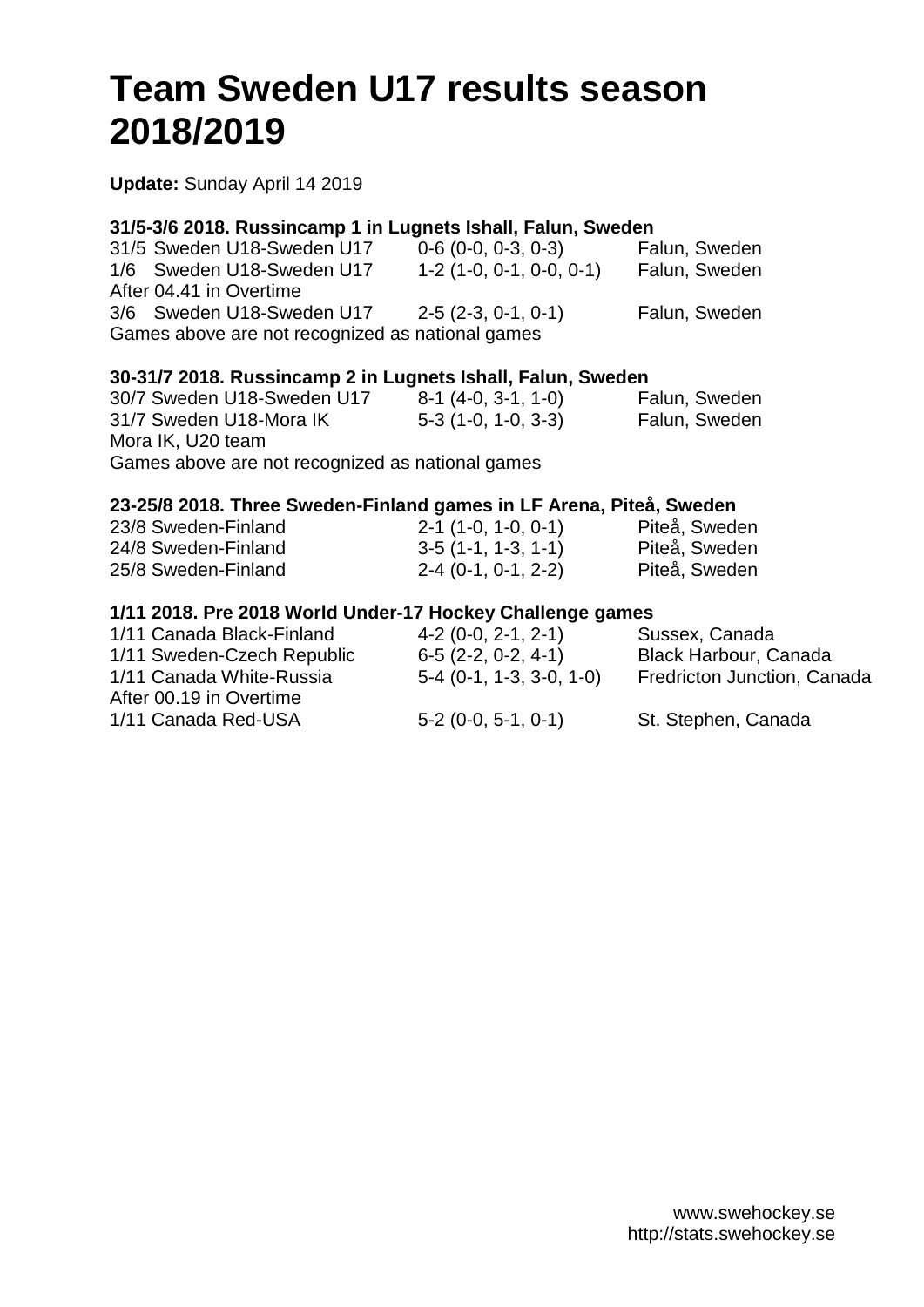#### **3-10/11 2018. 2018 World Under-17 Hockey Challenge in Harbour Station, Saint John, N.B., och qplex, Quispamsis, N.B., Canada**

Group A in Harbour Station, Saint John, N.B.: Canada Black, Canada White, Czech Republic, USA

| Group B in qplex, Quispamsis, N.B.: Finland, Canada Red, Russia, Sweden |                            |                    |  |  |  |  |  |  |  |  |
|-------------------------------------------------------------------------|----------------------------|--------------------|--|--|--|--|--|--|--|--|
| 3/11 Finland-Sweden                                                     | $1-6$ (0-1, 1-1, 0-4)      | Quispamsis, Canada |  |  |  |  |  |  |  |  |
| 3/11 Canada Red-Russia                                                  | $2-4$ (0-2, 1-1, 1-0)      | Quispamsis, Canada |  |  |  |  |  |  |  |  |
| 4/11 USA-Czech Republic                                                 | $5-1$ (1-0, 3-1, 1-0)      | Saint John, Canada |  |  |  |  |  |  |  |  |
| 4/11 Canada Black-Canada White                                          | $4-5$ (1-2, 2-1, 1-1, 0-1) | Saint John, Canada |  |  |  |  |  |  |  |  |
| After 00.35 in Overtime                                                 |                            |                    |  |  |  |  |  |  |  |  |
| 5/11 Russia-Finland                                                     | $1-2(1-1, 0-0, 0-1)$       | Quispamsis, Canada |  |  |  |  |  |  |  |  |
| 5/11 Czech Republic-Canada Black 2-3 (0-0, 1-1, 1-1, 0-1)               |                            | Saint John, Canada |  |  |  |  |  |  |  |  |
| After 04.10 in Overtime                                                 |                            |                    |  |  |  |  |  |  |  |  |
| 5/11 Sweden-Canada Red                                                  | $3-4$ (0-2, 2-0, 1-1, 0-1) | Quispamsis, Canada |  |  |  |  |  |  |  |  |
| After 03.39 in Overtime                                                 |                            |                    |  |  |  |  |  |  |  |  |
| 5/11 Canada White-USA                                                   | $5-2$ (3-1, 1-0, 1-1)      | Saint John, Canada |  |  |  |  |  |  |  |  |
| 6/11 Russia-Sweden                                                      | $3-0$ (1-0, 1-0, 1-0)      | Quispamsis, Canada |  |  |  |  |  |  |  |  |
| 6/11 USA-Canada Black                                                   | $4-5(2-0, 0-4, 2-1)$       | Saint John, Canada |  |  |  |  |  |  |  |  |
| 6/11 Finland-Canada Red                                                 | $3-4$ (1-0, 0-3, 2-0, 0-1) | Quispamsis, Canada |  |  |  |  |  |  |  |  |
| After 04.50 in Overtime                                                 |                            |                    |  |  |  |  |  |  |  |  |

6/11 Czech Republic-Canada White 1-5 (0-1 (0-4, 1-0) Saint John, Canada **Group A. A=Games, B=Won, C=Tied, D=Lost, E=Goals for-goals against, F=Goal difference, G=Points, H=Won in Overtime, I=Lost in Overtime, J=Won after Game Winning Shots, K=Lost after Game Winning Shots**

|     | -              |   |   |            |  |    |    |     |  |  |  |  |  |
|-----|----------------|---|---|------------|--|----|----|-----|--|--|--|--|--|
|     |                | - | В |            |  |    |    |     |  |  |  |  |  |
|     | Kanada White   | ◠ | ⌒ |            |  | 15 |    | +8  |  |  |  |  |  |
|     | Canada Black   | ⌒ |   | $\sqrt{2}$ |  | 12 | 13 | -   |  |  |  |  |  |
| ູບ. | <b>JSA</b>     |   |   |            |  |    |    | +-0 |  |  |  |  |  |
| т.  | Czech Republic | 2 |   |            |  |    | 13 | -9  |  |  |  |  |  |

**Group B. A=Games, B=Won, C=Tied, D=Lost, E=Goals for-goals against, F=Goal difference, G=Points, H=Won in Overtime, I=Lost in Overtime, J=Won after Game Winning Shots, K=Lost after Game Winning Shots**

|          | . .        |        |          |  |   | . . |             |        |             |   |  |
|----------|------------|--------|----------|--|---|-----|-------------|--------|-------------|---|--|
|          |            | A      | D<br>D   |  | Е |     | G           | ш<br>п |             | u |  |
| . .      | Russia     | ◠<br>◡ | ◠<br>. . |  | Ω |     |             | c<br>O | u           |   |  |
| <u>.</u> | Canada Red | າ<br>J |          |  |   | U   |             |        | $\sim$<br>_ |   |  |
| J.       | Sweden     | ⌒<br>J |          |  | w | О   | $+^{\circ}$ |        | ື           |   |  |
| 4.       | Finland    | ⌒<br>J |          |  |   |     | -5          |        |             |   |  |
| .        | $ -$       |        |          |  |   |     |             |        |             |   |  |

7/11 Non game day

After 04.34 in Overtime

After Overtime and Game Winning Shots

8/11 QF Czech Republic-Russia 0-5 (0-1, 0-0, 0-4) Quispamsis, Canada 8/11 QF Finland-Canada White 4-3 (2-0, 1-2, 0-1, 0-0, 1-0)Saint John, Canada

8/11 QF USA-Canada Red 1-2 (1-0, 0-1, 0-0, 0-1) Quispamsis, Canada

8/11 QF Sweden-Canada Black 4-2 (0-0, 2-1, 2-1) Saint John, Canada 9/11 Pl. Czech Republic-USA 2-1 (0-0, 0-0, 2-1) Quispamsis, Canada 9/11 SF Sweden Russia 4-6 (1-1, 1-4, 2-1) Saint John, Canada 9/11 Pl. Canada Black-Canada White 5-3 (0-2, 2-0, 3-1) Quispamsis, Canada 9/11 SF Finland-Canada Red 5-2 (0-1, 3-1, 2-0) Saint John, Canada

10/11 3rd Pl. Sweden-Canada Red 4-3 (2-1, 1-1, 0-1, 0-0, 1-0) Saint John, Canada After Overtime and Game Winning Shots

10/11 Final Finland-Russia 1-2 (1-0, 0-2, 0-0) Saint John, Canada

Sweden at Third Place in the 2018 World Under-17 Hockey Challenge